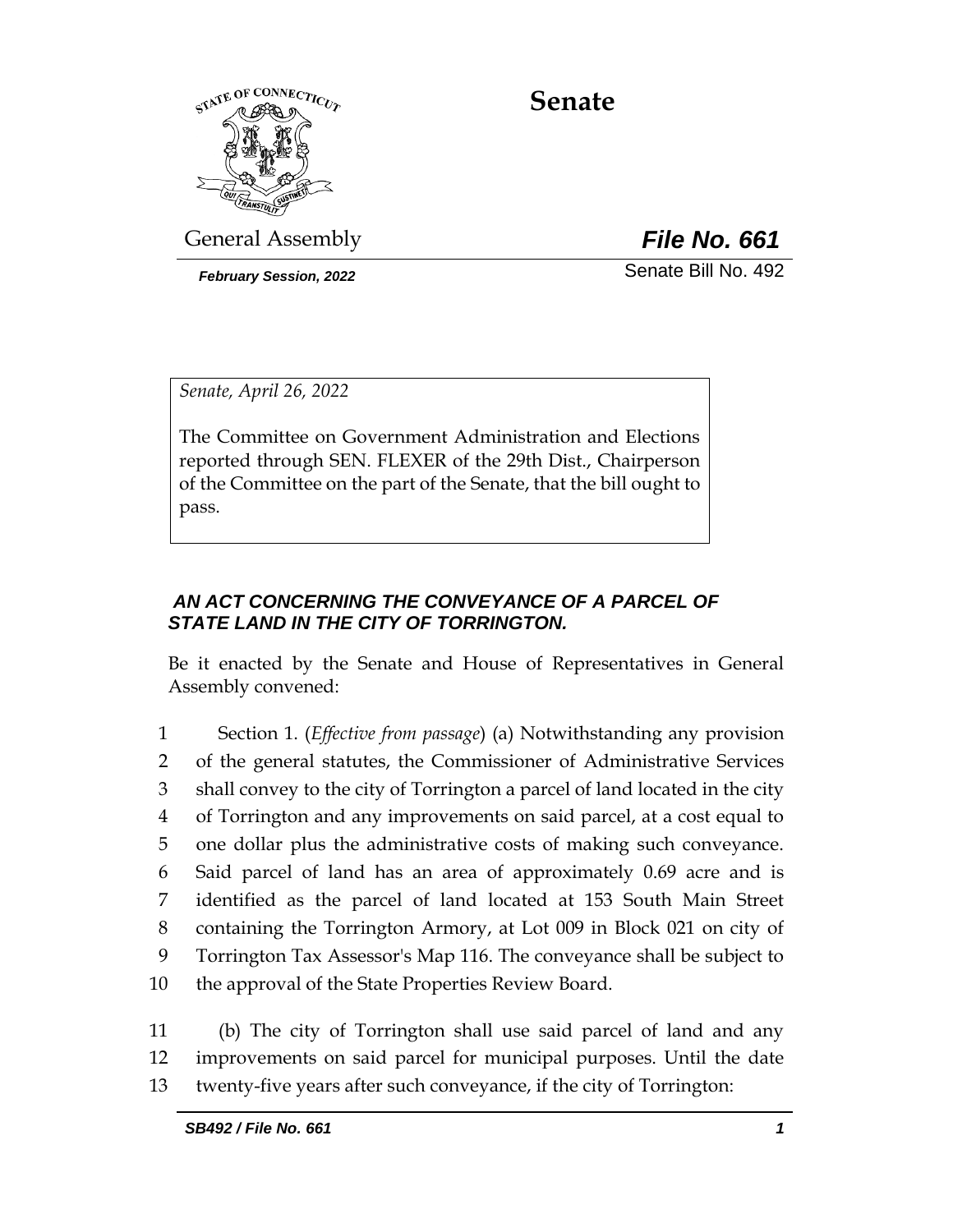(1) Does not use said parcel and any improvements on said parcel for said purposes;

 (2) Does not retain ownership of all of said parcel and any improvements on said parcel; or

 (3) Leases all or any portion of said parcel and any improvements on said parcel,

 the parcel and any improvements on said parcel shall revert to the state of Connecticut, except that the restrictions of this subsection shall not apply on or after the date twenty-five years after such conveyance.

 (c) The State Properties Review Board shall complete its review of the conveyance of said parcel of land and any improvements on said parcel not later than thirty days after it receives a proposed agreement from the Department of Administrative Services. The land and any improvements on said land shall remain under the care and control of said department until a conveyance is made in accordance with the provisions of this section. The State Treasurer shall execute and deliver any deed or instrument necessary for a conveyance under this section, which deed or instrument shall include provisions to carry out the purposes of subsection (b) of this section. The Commissioner of Administrative Services shall have the sole responsibility for all other incidents of such conveyance.

| This act shall take effect as follows and shall amend the following |                                        |             |  |  |
|---------------------------------------------------------------------|----------------------------------------|-------------|--|--|
| sections:                                                           |                                        |             |  |  |
|                                                                     |                                        |             |  |  |
|                                                                     | $\vert$ Section 1 $\vert$ from passage | New section |  |  |

## *GAE Joint Favorable*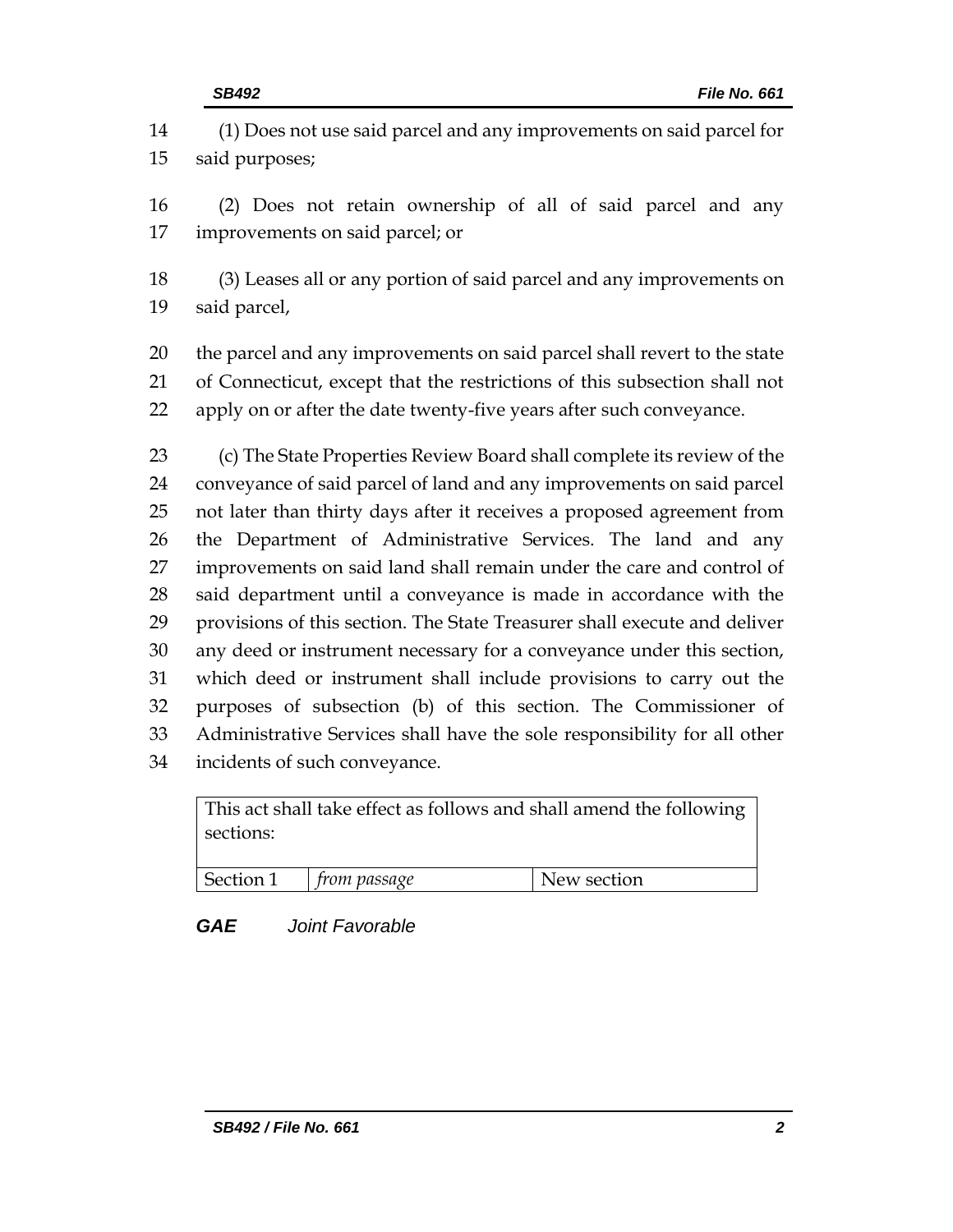*The following Fiscal Impact Statement and Bill Analysis are prepared for the benefit of the members of the General Assembly, solely for purposes of information, summarization and explanation and do not represent the intent of the General Assembly or either chamber thereof for any purpose. In general,*  fiscal impacts are based upon a variety of informational sources, including the analyst's professional *knowledge. Whenever applicable, agency data is consulted as part of the analysis, however final products do not necessarily reflect an assessment from any specific department.*

### *OFA Fiscal Note*

#### *State Impact:*

| <b>Agency Affected</b>        | <b>Fund-Effect</b> | FY 23 \$  |
|-------------------------------|--------------------|-----------|
| Resources of the General Fund | GF - Revenue       |           |
|                               | Gain               |           |
| Admin. Serv., Dept.           | GF - Loss of       | 1,451,080 |
|                               | Asset              |           |

Note: GF=General Fund

### *Municipal Impact:*

| Municipalities | <b>Effect</b> | FY 23 \$  |
|----------------|---------------|-----------|
| Torrington     | Cost          | See Below |
| Torrington     | Gain of       | 1,451,080 |
|                | Asset         |           |

### *Explanation*

The bill conveys a specified parcel of land totaling approximately 0.69 acres from the Department of Administrative Services to the city of Torrington. The state would lose use of the asset (most recently valued at \$1,451,080) and gain revenue of the specified purchase price (\$1). The city of Torrington would gain use of an asset and would pay the purchase price plus administrative costs of the conveyance.

The land conveyance is subject to the review and approval of the State Properties Review Board. The asset would revert to state control if the recipient does not use the land for specified purposes for 25 years.